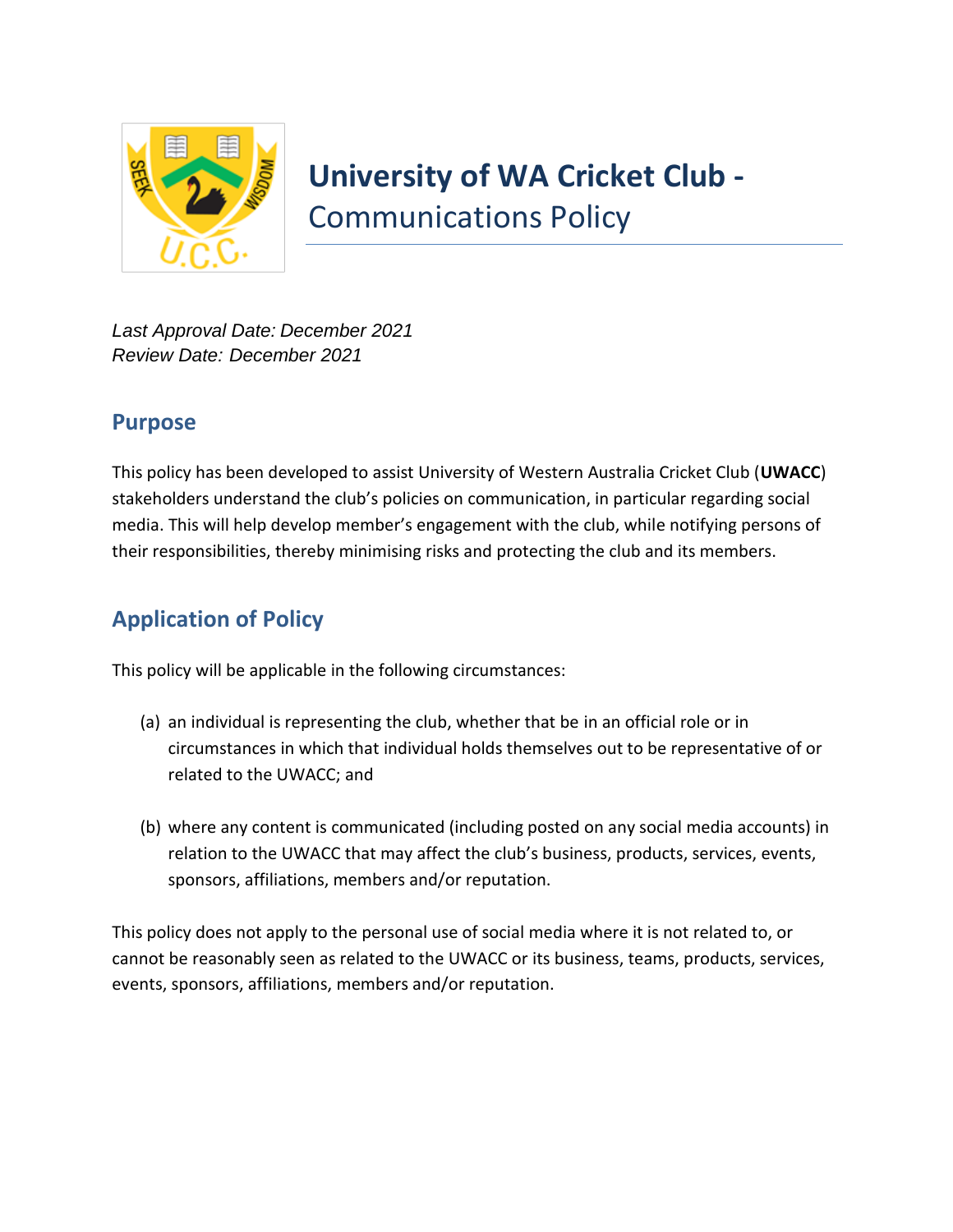# **Social Media**

### **Definition**

Social Media generally refers to computer based technology facilitating the sharing of ideas, thoughts and information through the building of virtual networks and communities, providing quick electronic communication of content.

These include social networking sites, video and photo sharing websites, review sites, broadcasting applications and instant messaging applications (for example, Facebook, Twitter, Instagram, WhatsApp, SMS, Snapchat, TikTok, Tumblr, Yelp amongst many others).

#### **Use of Social Media**

You must be authorised by the UWACC Committee before engaging in social media as a representative of the club.

As part of the UWACC community, all stakeholders are considered an extension of the club. As such, determining when you are representing yourself or representing the UWACC can be difficult to determine, in particular regarding those stakeholders holding official roles at the club such as committee members or coaching staff. As such, it is particularly important that all individuals part of the UWACC ensure their actions online are generally appropriate for all audiences and consistent with the values of the club.

### **General Guidelines for Social Media Use**

| <b>Common Sense</b>    | If you are unsure whether sharing content is appropriate, seek advice<br>from others before doing so, or refrain from sharing                                                                   |
|------------------------|-------------------------------------------------------------------------------------------------------------------------------------------------------------------------------------------------|
| <b>Privacy</b>         | Refrain from sharing content you would not like everyone to see. Content<br>can quickly become public through a variety of means, even if intended<br>to be private.                            |
| <b>Causing Offence</b> | You must not post any material that is offensive, harassing,<br>discriminatory, embarrassing, intimidating, sexually explicit, bullying,<br>hateful, racist, sexist or otherwise inappropriate. |
| Honesty                | Do not say anything that is dishonest, untrue or misleading. If you are<br>unsure, check the source of facts before sharing content. Be transparent<br>and honest.                              |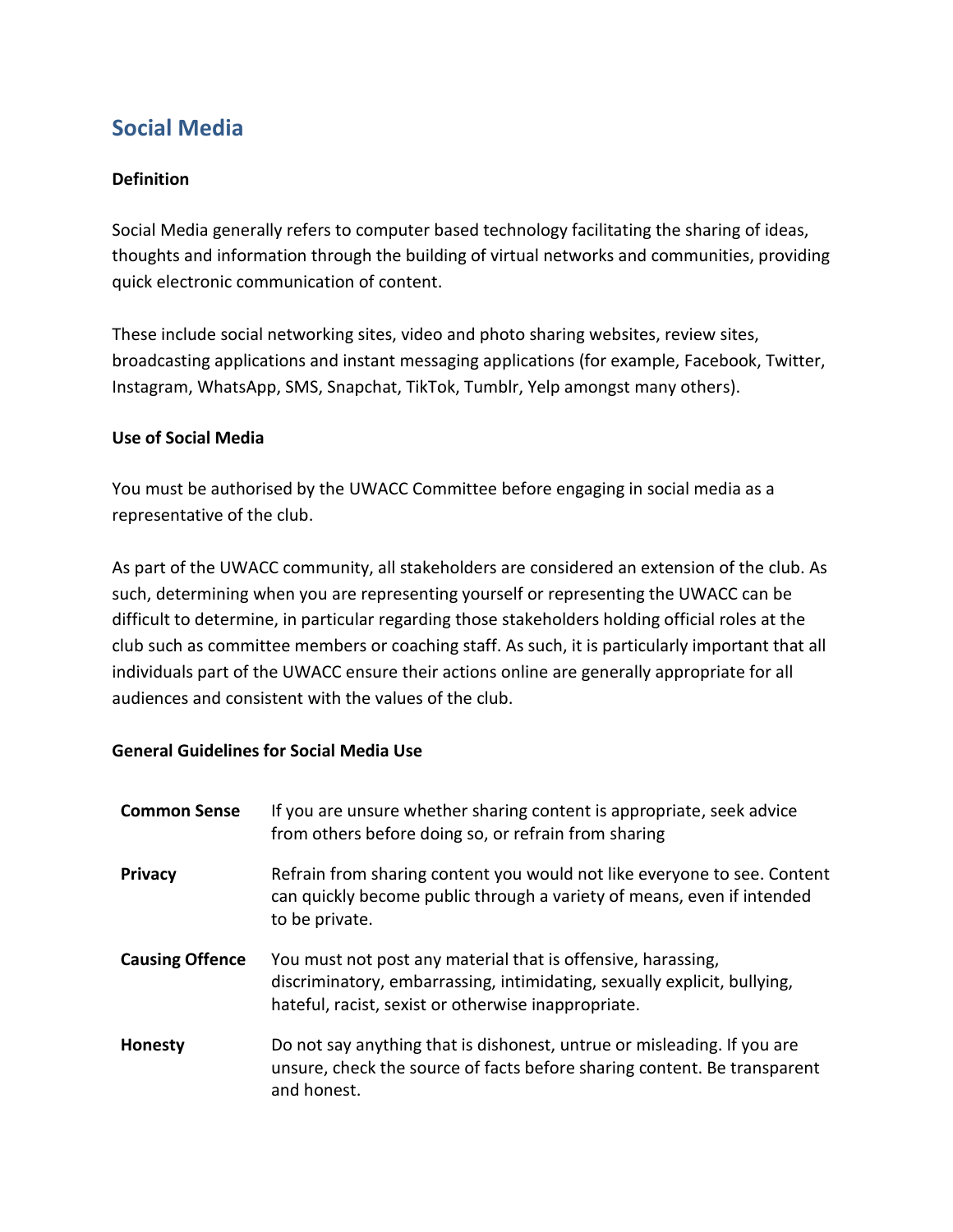| <b>Reasonable Use</b>      | If you are an employee of the UWACC, ensure your personal use does not<br>interfere with your work commitments.           |
|----------------------------|---------------------------------------------------------------------------------------------------------------------------|
| Respect<br>Confidentiality | Maintain the privacy of UWACC confidential information, including<br>information not publicly accessible or widely known. |
| <b>Caution</b>             | Err on the Side of If in doubt, do not post, share or upload.                                                             |

## **Communications Policy**

#### **Compliance with Law**

Do not post or provide links to content containing illegal or indecent content, including defamatory, vilifying or misleading and deceptive content.

Comply with all laws governing copyright in relation to material owned by others and UWACC's own copyrights and brands.

#### **Respect for the Club**

Do not use the UWACC intellectual property or imagery on your personal social media without prior approval of the club. This includes, but is not limited to imagery which has been posted on UWACC official social media accounts or websites. Do not create an official or unofficial UWACC presence using the organisation's trademarks or name without prior approval from the UWACC.

Do not imply you are authorised to speak on behalf of the UWACC unless you have been given official authorisation to do so. Where permission has been granted to create or administer an official social media presence, you must adhere to the UWACC Communications Policy.

#### **Communications with Minors**

The UWACC discourages engaging with minors under 18 years of age individually. If communication with a minor is necessary to disseminate relevant club information, the UWACC expects that information to be provided to parents or guardians either before or simultaneously to its provision to the relevant minor. All communication between the UWACC committee and / or coaching staff, and any player or potential player under 18 years of age is to be done via email and is to include a parent's email within all email correspondence.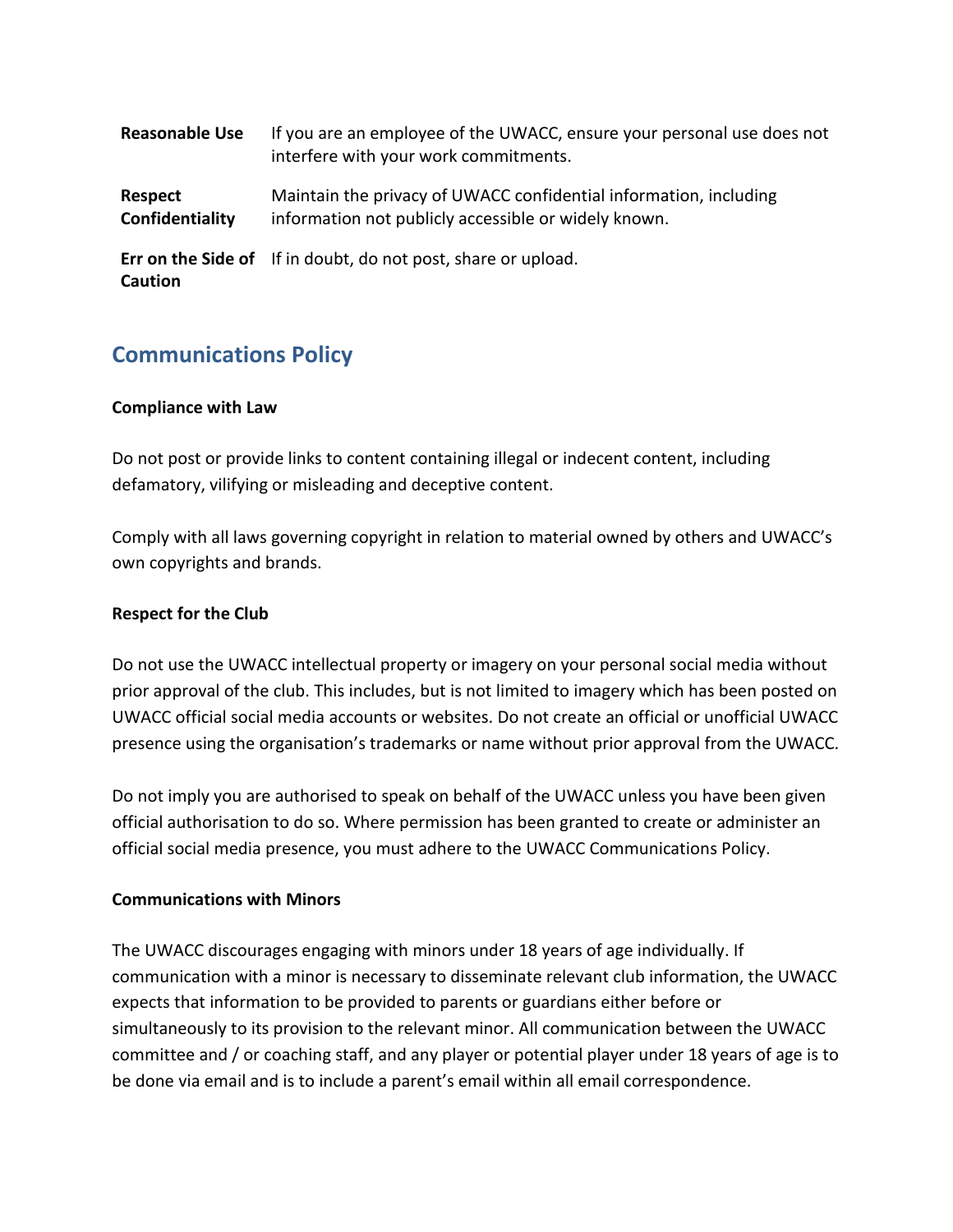Any inappropriate or illegal conduct in communicating with minors is unacceptable. In circumstances in which the UWACC becomes aware of such activity, it will be dealt with immediately and police or other relevant agencies may be contacted as necessary.

# **Club Parent Communication**

The University of WA Cricket Club understands that parents take a keen interest in the involvement of their children at our Club, both on and off the field.

University of WA CC is a Premier Cricket Club, and we treat each of our players as responsible young adults. Accordingly, if they have a concern about anything at the Club (selection, club policies etc) we encourage them to directly raise it with a captain, committee member, the player welfare sub-committee or coach.

The UCC values honesty and feedback, particularly from players, so we would hope that players not feel concerned that any comments made in respect of the club will have any adverse impact on their involvement. Of course, we also recognise that younger players may not necessarily always feel comfortable having difficult or challenging conversations with adults in seniors positions and so we do welcome feedback from parents.

Regarding players that are minors, the Club's Communications Policy requires that all communications to players under the age of 18 are to be provided to that players parents or guardians by email.

In respect of players aged over 18, in certain limited circumstances, it will be appropriate for a parent or guardian to engage with the club directly. In the event that a parent or guardian has a complaint, would like to provide feedback, or has any other concerns they would like to raise with the club, they are to communicate directly with the Club President by email at [ucc.pres@gmail.com.](mailto:ucc.pres@gmail.com) This is really intended to be a channel of last resort, utilised in the event the player does not feel comfortable addressing an issue through the other avenues noted above, or it is inappropriate for the player to address the complaint through those methods.

Please note also that the Club's Child Protection Officer is Christian Bauer and he can be contacted on 0407 991 611.